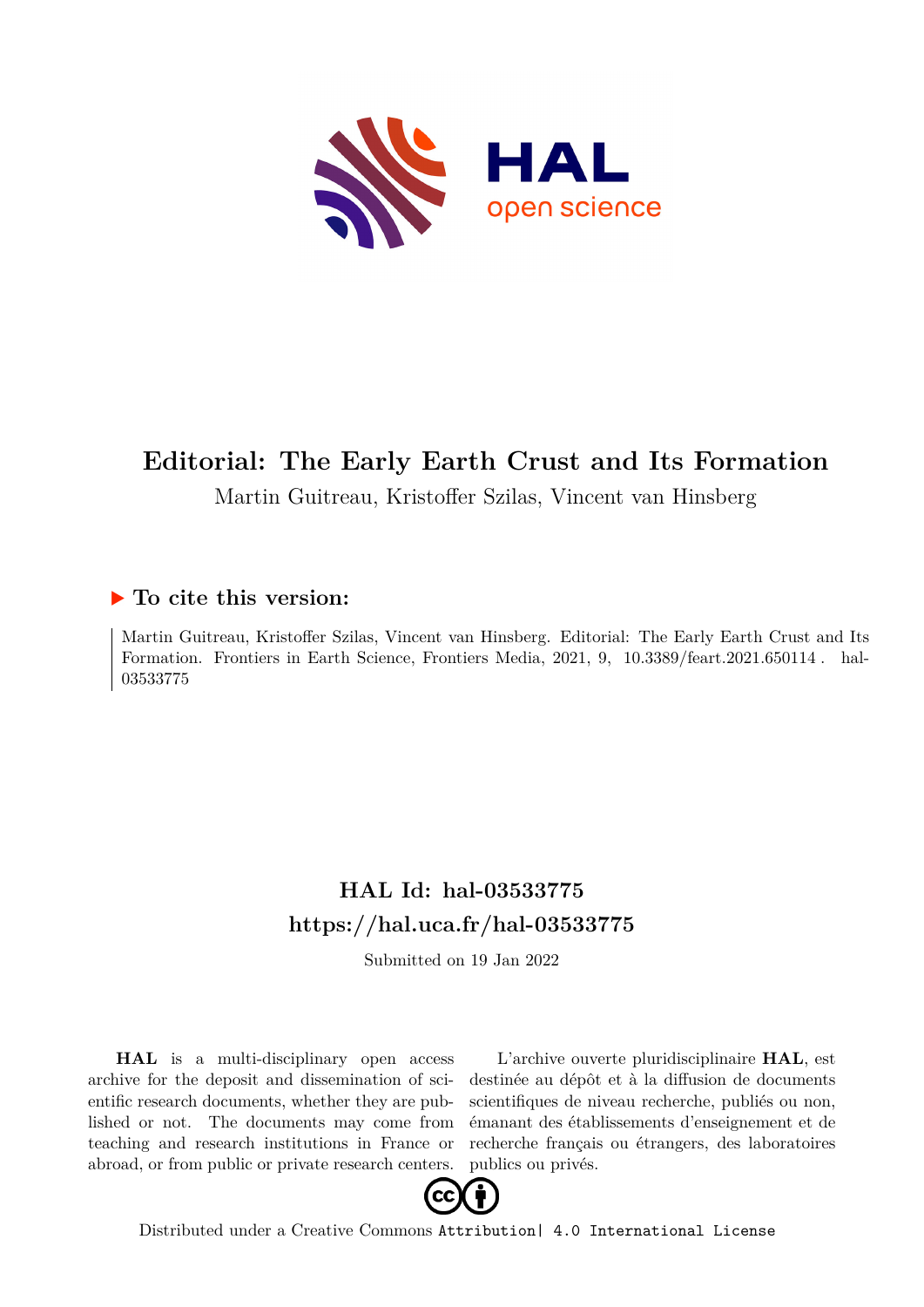



# [Editorial: The Early Earth Crust and Its](https://www.frontiersin.org/articles/10.3389/feart.2021.650114/full) [Formation](https://www.frontiersin.org/articles/10.3389/feart.2021.650114/full)

#### Martin Guitreau $^{\text{1}*}$ , Kristoffer Szilas $^{\text{2}}$  and Vincent van Hinsberg $^{\text{3}}$

<sup>1</sup>Laboratoire Magmas et Volcans, Université Clermont Auvergne, Aubière, France, <sup>2</sup>Department of Geosciences and Natural Resource Management, University of Copenhagen, Copenhagen, Denmark, <sup>3</sup>Department of Earth and Planetary Sciences, McGill University, Montreal, QC, Canada

Keywords: Hadean, Archean, crust formation, isotopes, geochemistry, petrology

Editorial on the Research Topic

#### [The Early Earth Crust and Its Formation](https://www.frontiersin.org/researchtopic/11376)

The geochemical and petrological nature of the early Earth crust, and the processes involved in its formation and stabilization, are critical questions to understand the earliest evolution of our planet, and have yet to be resolved. The ancient rock archives in stable cratons provide the foundation for our understanding of the early formation and evolution of Earth's crust, but it is unlikely that these archives are representative of average early crustal composition or its evolution. Geodynamic modeling and isotope tracers provide key complementary constraints, as well as tests for hypotheses proposed based on the rock record.

One of the most fundamental questions that is still unresolved is the timing of the onset of plate tectonics, which is a feature that is unique to the Earth among the known rocky planets. Subduction zones represent the geological environment in which crustal fractionation currently takes place, but it could be argued that this particular setting is not conducive to the long-term preservation of crust due to recycling. Moreover, the style of subduction, or horizontal tectonics more broadly, may have changed during early Earth history, and hence the nature of crusts generated over time. Additionally, the onset of subduction could well have pre-dated global plate tectonics, as the required assemblage of global plates may not have been a stable configuration on the hot young Earth. Interpretations of the ancient rock record are strongly debated and divided among those who support horizontal plate tectonic processes throughout the Archean Eon, and those who invoke a plume-dominated, stagnant lid scenario and infracrustal differentiation with a transition (gradual or abrupt) to modern-style plate tectonics, likely towards the end of the Archean.

This Research Topic brings together articles that explore the earliest part of Earth's geological history; from mantle-derived magmas and their fractionation, all the way through partial melting and crustal differentiation to form stable continental crust. The invited review by [Hawkesworth et al.](https://www.frontiersin.org/articles/10.3389/feart.2020.00326/full) comprehensively combines observations from metamorphism, tectonics, geochemistry, petrology and geophysics to infer the nature and secular evolution of the continental crust, and its implications for the onset of plate tectonics. They purposely provide a global picture, which advocates for a transition in the nature of the crust towards a more felsic flavor, coincidental with a proposed onset of plate tectonics at ∼3.0 Ga.

The formation and evolution of the early Earth's crust is further evaluated by [Garde et al.](https://www.frontiersin.org/articles/10.3389/feart.2020.540997/full) who reviewed the geological history of the North Atlantic craton of West Greenland and present their conclusions regarding the geodynamical context of its construction from the Eoarchean to Mesoarchean. The authors conclusions advocate for the existence of horizontal tectonics since the Eoarchean.

#### **OPEN ACCESS**

Edited and reviewed by: Catherine Jeanne Annen, University of Bristol, United Kingdom

> \*Correspondence: Martin Guitreau [martin.guitreau@uca.fr](mailto:martin.guitreau@uca.fr)

#### Specialty section:

This article was submitted to Petrology, a section of the journal Frontiers in Earth Science

Received: 06 January 2021 Accepted: 15 January 2021 Published: 23 February 2021

#### Citation:

Guitreau M, Szilas K and van Hinsberg V (2021) Editorial: The Early Earth Crust and Its Formation. Front. Earth Sci. 9:650114. doi: [10.3389/feart.2021.650114](https://doi.org/10.3389/feart.2021.650114)